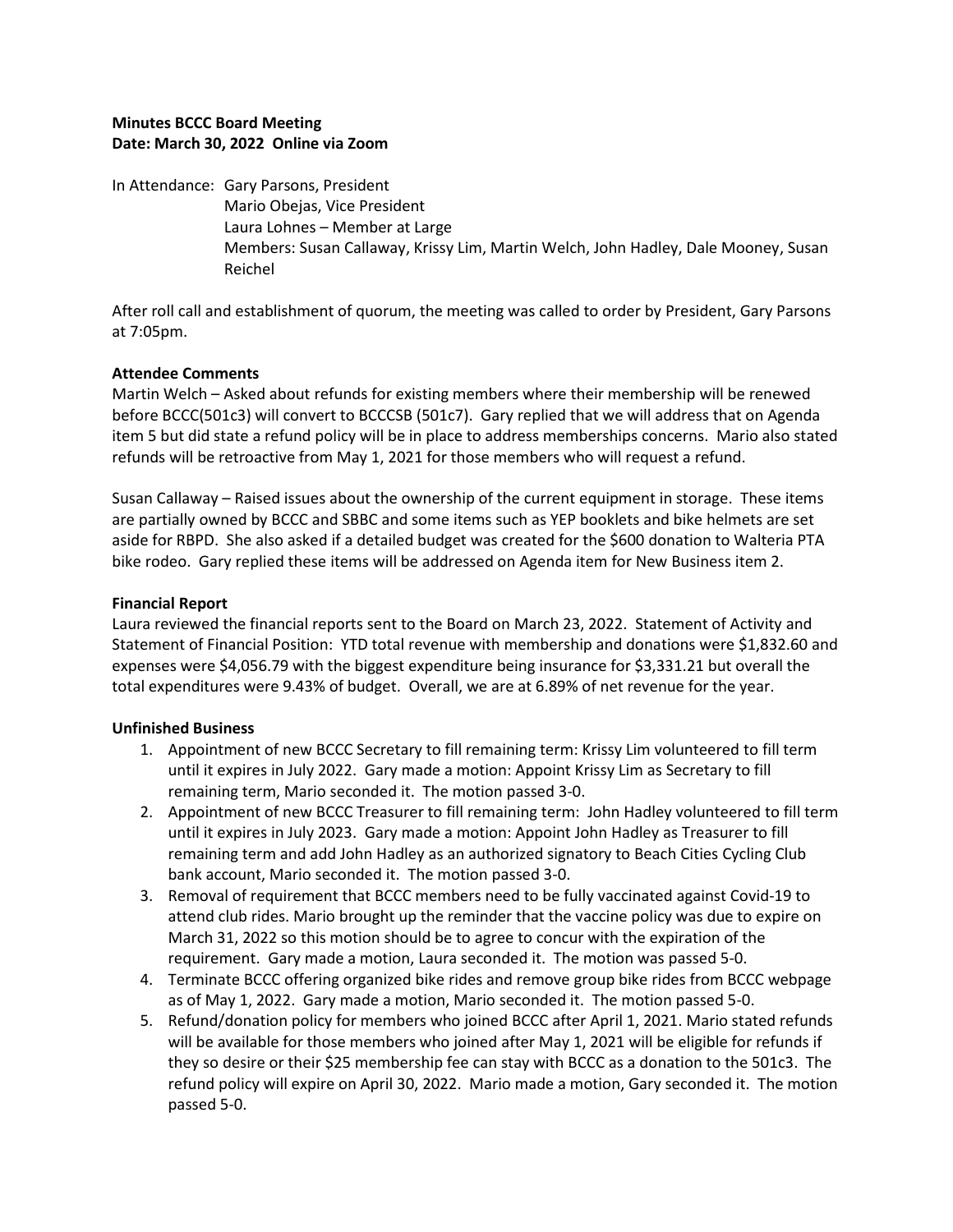### **Action Items**

1. John Hadley will connect with Laura Lohnes to review financials and transition plan of treasury duties.

### **New Business**

- 1. Contract with "Safe Moves" for pilot program to provide Youth Education Program (YEP) services to BCCC. Gary, Mario and Laura had a meeting with Safe Moves on March 30, 2022 and were very impressed with their 20+ years of experience and professionalism. All their instructors are Live Scan fingerprinted and background checked through the Department of Justice, Covid-19 vaccinated and TB tested. They also have bilingual, Spanish speaking instructors which expands the ability to reach out to other school districts. Gary made a motion to approve the distribution up to \$1500 to support the pilot program with Safe Moves, Laura seconded it. The motion passed 5-0.
- 2. \$600 donation for Walteria PTA Bike Rode equipment. Mario stated the use of the funds to support the Walteria PTA to repair existing equipment or buy new equipment. Gary asked about getting a detailed budget before approval. Gary made a motion to delay approval of funds until a detailed budget is received and reviewed, Mario seconded it. The motion passed 5-0.
- 3. Approval of \$100 donation to Calbikes for bicycle advocacy work in support of BCCC five purposes. The motion passed 5-0.
- 4. Approval of \$100 donation to LA Bike Coalition for their bicycle advocacy work in support of five BCCC purposes. The motion passed 5-0.
- 5. Support of SBBC Earth Day event in April
	- a. Advertise the event on BCCC calendar and email for volunteers
	- b. Allow SBBC to borrow pop-up and distribute existing child safety literature stock Mario will need to look at storage facility to inventory the literature. Susan reiterated the inventory and equipment are in many boxes and must be looked into to determine how much literature and equipment we have and separating those that are set aside for RBPD. Gary made a motion to approve supporting SBBC Earth Day event in April, Mario seconded it. The motion passed 5-0.

#### **Action Items**

- 1. Mario will look over the inventory in the storage facility. Need to determine what equipment is owned by BCCC and SBBC and what should be set aside for RBPD. There are a number of items such as booklets, helmets and other equipment.
- 2. Mario will get detailed budget from Walteria PTA for the \$600 donation to the Walteria Bike Rodeo.
- 3. Mario will work with Dale to get SBBC Earth Day event in April advertised on the newsletter and request for volunteers.

#### Announcements/News

Closing Statements